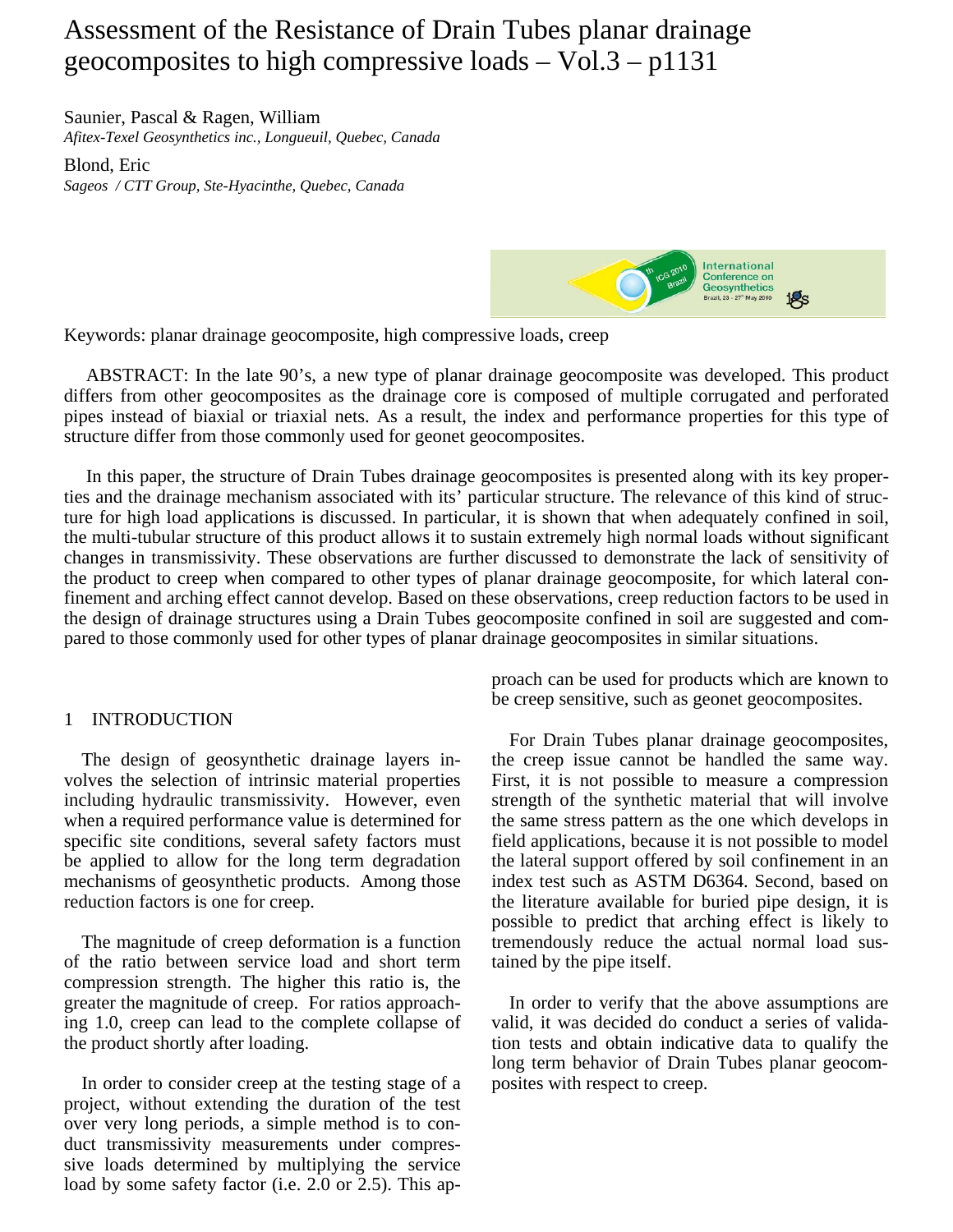#### 2 DESCRIPTION OF THE PRODUCT

Drain Tubes planar geocomposites are made of two key components (Figure 1):

- Two or three layers of non-woven geotextiles, which act either as capillary mediums or as filters. If installed over a liner, the geotextile matrix can also act as a cushion and is designed for that purpose using the same design methodologies as are typically used for geotextiles.
- A series of embedded corrugated polypropylene perforated pipes spaced at regular intervals. These patterns can vary between one pipe every two meters of width, up to four pipes per meter. These perforated pipes provide most of the drainage capability of the product. As a matter of fact, the contribution of the non-woven matrix is typically considered as an additional security.

Given this structure, it is possible to design both the transmissivity of a product and the non-woven geotextile to the specific requirements of a project, simply by selecting the appropriate component properties of the same generic product.



*Figure 1 : Drain Tubes geocomposite Description* 

On top of these key materials properties, it should be noted that because of their particular structure, Drain Tubes are particularly well suited for applications where thermal expansion is a concern (i.e. at the installation stage), as their non woven matrix is not sensitive to thermal expansion and contraction. As mentioned above and further developed below, the products structure also makes it particularly appealing for high load applications, such as heap leach pads, tailing dams, and other applications involving significant high normal loads.

Unlike other planar geocomposites, the load transfer mechanism between the overlying and underlying material is only a fraction of the normal load. The pipe component of Drain Tubes geocomposite is confined by the surrounding soil, thus loads are calculated using traditional flexible pipe design methodologies (Figure 2). The soil arching effect that applies to other flexible pipes applies to Drain Tubes geocomposite as well (Figure 3).



*Figure 2: pipe loading mechanism*

*Figure 3: soil arching effect*

This loading mechanism differs tremendously from that of planar geonet geocomposites. With these types of products, loads are applied to the entire surface of the product, completely transferred to the geonet structure and then to the underlying soil. There is no "shedding" effect afforded through soil arching. Consequently, traditional design approaches for creep, developed specifically for geonet geocomposites, cannot be applied to Drain Tubes drainage geocomposites.

#### 3 CREEP OF DRAINAGE GEOSYNTHETICS

For geosynthetic materials, compression creep phenomenon includes three stages, as described in Figure 4. The first stage, or primary creep, consists in a rapid deformation of the product while the load is applied. The second stage, or secondary creep, consists of a slow deformation of the product, which is related to a molecular reorganization of material, and which can occur over extended time and displacements. The third stage, or tertiary creep, precedes a brutal failure, and can occur only if the normal load is higher than some threshold value.



*Figure 4: Creep behavior of planar drainage geosynthetics* 

Moreover, if creep occurs, the geometry of the product will be modified (i.e. thickness reduction for geonet geocomposites, or ovalization for pipes). This change in geometrical property will reduce either the flow surface or the hydraulic radius of the flow path, which, in both cases, will reduce the hydraulic transmissivity. As a consequence, if a change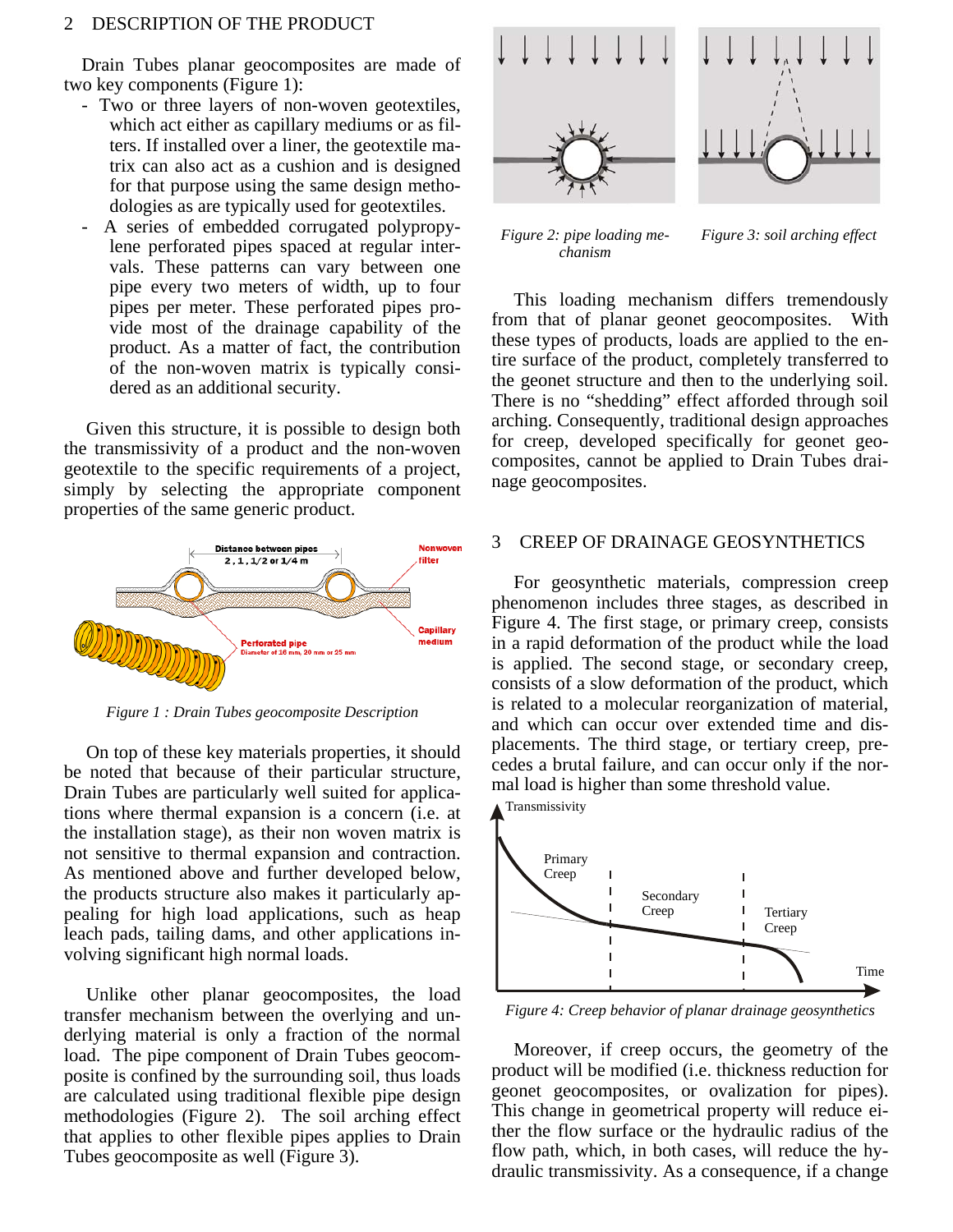is geometry occurs, it will be detected by a change in transmissivity, which is easily measurable in the lab.

Based on this background, and assuming that arching effect and lateral confinement were likely to have a major influence on the product's behavior, the testing program was developed with the objective of verifying the stability of the product and lack of sensitivity to creep, instead of trying to detect some creep that we assume is not likely to occur.

Inversion of these targets made this evaluation much easier, considering two hypothesis:

- If the transmissivity of the product is not sensitive to normal load, then there is no change in its geometry, then there is no primary creep, and thus secondary creep is not likely to take place.
- Confirmation that there is no secondary creep over a short duration (such as 100 hours), if combined with the above verification, is sufficient to assess the lack of sensitivity of the product to creep.

This led to the development of a very simple testing program involving measurement of transmissivities under several normal loads, starting with a value as small as 500 psf (25 kPa), up to 50 000 psf (2 500 kPa), using a standard 15 minutes seating time. Then, influence of time on hydraulic transmissivity was observed using the highest normal load (50 000 psf), considering a seating time of at least 100 hours.

## 4 EXPERIMENTAL PROGRAM

## 4.1 *Testing program*

To achieve the goals identified above, it was required to conduct the following series of tests:

1- Observation of transmissivity under normal loads of 25, 50, 250, 500, 750, 1250 and 2500 kPa, with a seating time of 15 minutes.

2- Extension of the seating time up to 100 hours under a normal load of 2500 kPa (50 000 psf).

These values were selected because they are commonly used in drainage geocomposites specifications, and because they exceed the vast majority of service conditions.

### 4.2 *Precision of the test conditions*

A first series of tests was presented by Saunier & al. (2009) at the Geosynthetics 2009 conference in Salt Lake City. These were conducted using a 25 mm thick layer of fine sand with a polyethylene sheet as the confining media above and below "Draintube". In order to replicate a typical drainage condition in landfill capping applications, a 60 mil HDPE geomembrane was installed below "Draintube", as shown in Figure 5.



*Figure 5 : Test configuration* 

Further analysis of the test conditions used by Saunier & al. (2009) led to the observation that the soil confinement provided by the polyethylene sheet was not appropriate because a void is likely to remain between the confined soil and the tube, at the bottom of the soil layer. This void has the following impact on the laboratory measurements:

- Under low loads, the void remains open, which increases the measured transmissivity,
- Under high loads, the lateral confinement which should be offered by the soil is not fully mobilized. Moreover, there is some room remaining for the pipe to deform, which leads to the appearance of creep and does not adequately reflect the actual, on-site product behavior.

As a consequence, it was decided to conduct the test using sand in direct contact with the product, on the upper side. The quantity of water passing through the sand in the conditions of the test was found to represent a very small percentage of the measured flow rate, when calculated using Hazen formula to determine the sand's permeability.

However, the plastic confinement was left in the layer of soil installed under the geomembrane. It should be mentioned that the lower layer of soil was found to be necessary to allow soil confinement to take place.

On the other hand, testing the product using a thin layer of sand, i.e. less than three times the tube's diameter on the upper side, and one times the tube's diameter under the geomembrane, was also found to be misleading and prevented soil confinement from taking place. Thus, in this series of tests, it was thus decided to use a thick layer of sand (75 mm minimum), with the soil in direct contact with the product. Confinement of the soil on the upstream and downstream faces was made by wrapping the upper geotextile of the Drain Tubes upward, leaving it under tension for a length approximately the tube's